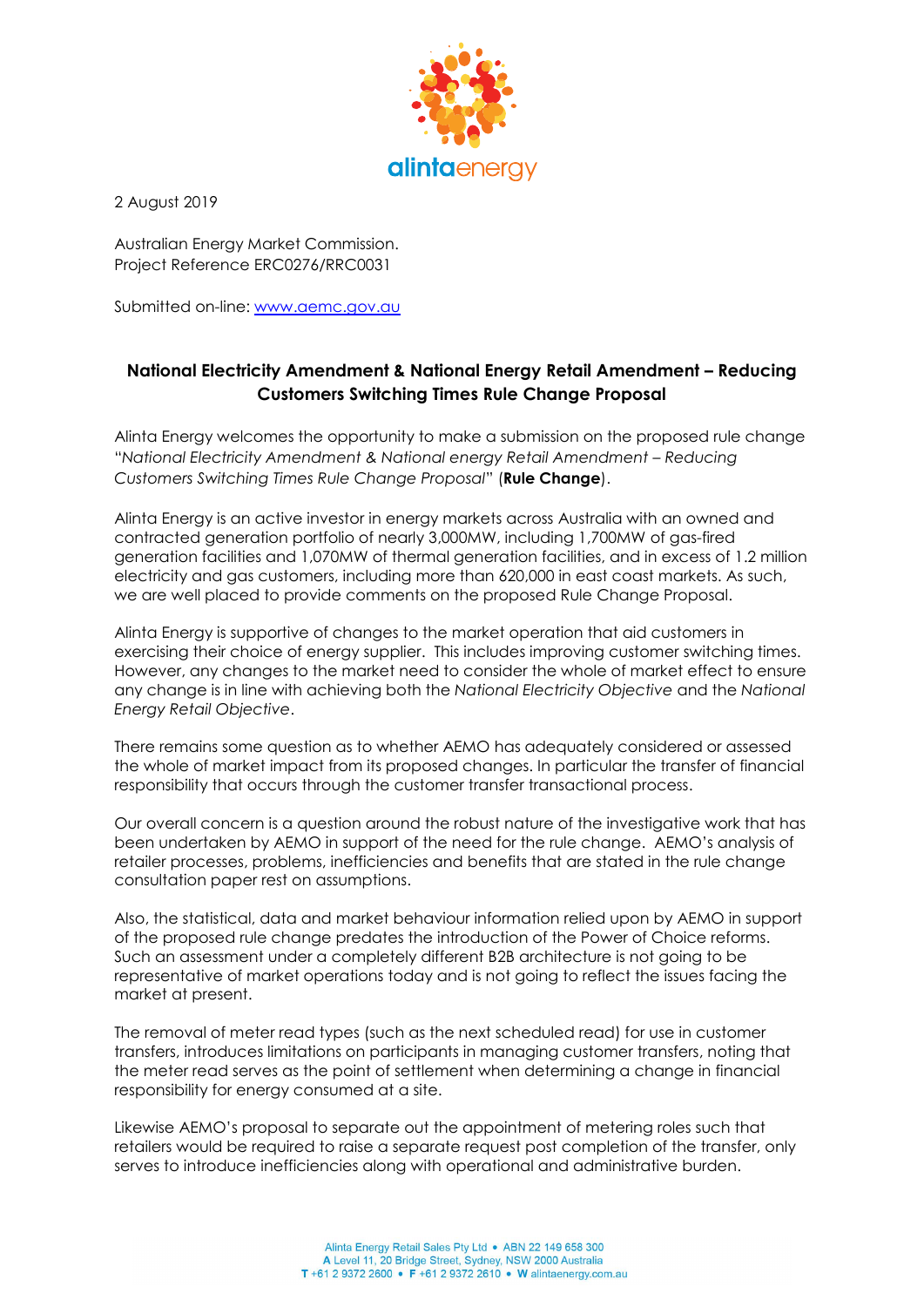

While not supportive of the rule change in its current form, we understand AEMO could address the issues it has raised in support of the rule change through changes to its own procedures. This itself calls into question the validity and efficiency of addressing the issues raised via a rule change.

Our detailed comments are set out below.

Should you wish to discuss any aspect of our submission I may be contacted on (02) 9372 2600 or via email: shaun.ruddy@alintaenergy.com.au

Yours sincerely

Sheerkilly

Shaun Ruddy Manager National Retail Regulation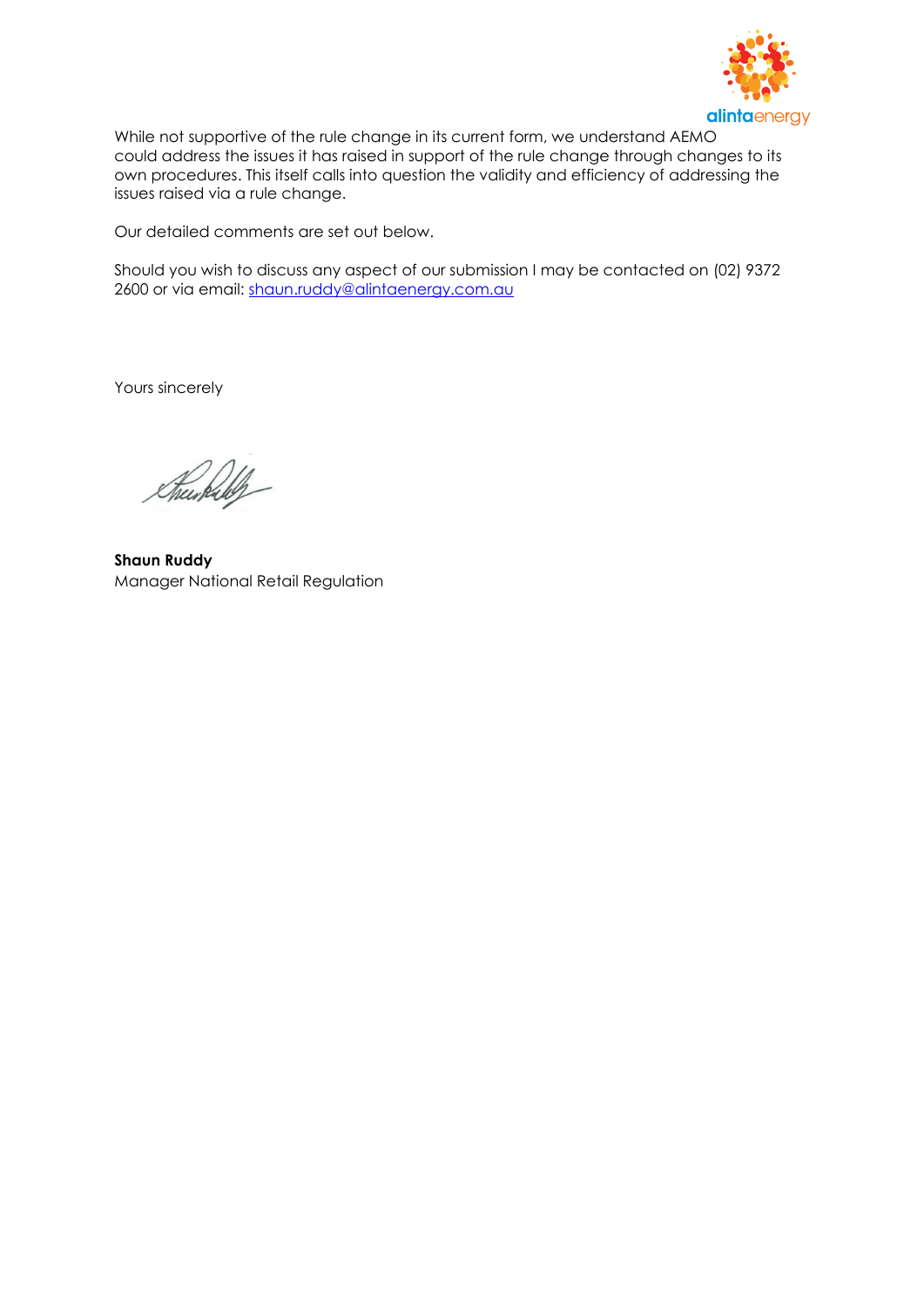

# National Electricity Amendment & National Energy Retail Amendment – Reducing Customers Switching Times Rule Change Proposal

### Transfer Times for Manually Red Meters

AEMO's rule change proposal proports that approximately 92% of manual meter readings are collected by meter readers on a standard quarterly cycle.

Therefore, approximately 92 per cent of customers with a manually read metering installation are likely to be able to transfer retailer sometime between 1 and 91 days after the 10-day cooling-off period.

AEMO also asserts that it is reasonable then to consider that many customers seek to change retailers shortly after receiving an electricity bill, which will have been generated following the most recent scheduled quarterly reading cycle. As a result, AEMO considers it likely that the typical timeframe for this customer group to transfer is in the 50-70 calendar day range (post 10-day cooling-off period).

The remaining 8 per cent of customers, whose meters are not read via the first quarterly cycle, will have to wait a further 89 to 91 calendar days until the next quarterly reading cycle, in hope that the meter can be read on that occasion.

AEMO's assumption / assertion fails to take account of the options retailers present to customers in the competitive market associated with the method and therefore timeframe of the completion of the transfer. Under the current market arrangements retailers are able to present options to the customer to facilitate a prompt transfer, this includes the use of special meter reads.

Retailers competing in the market actively manage and expedite customer transfers through the transfer pipeline. The statistics quoted by AEMO are not transparent enough to consider the other factors that can impact the average time-frame for transfer completion. In order to understand the complexity and issues impacting customer transfer times, AEMO should investigate the number of transfer requests attempts raised before the successful completion of a transfer.

Such a review would highlight that the underlining issues to facilitate transfers are complex and go beyond the issue of obtaining a meter read (or meter read type).

While AEMO has access to limited data from the market systems to use in identifying transfer completion timeframes, AEMO can identify and monitor transfer activity based on;

- The date in which a retailer submits a transfer request (Requested Date)
- The proposed date within the transfer request (Proposed Date)

If AEMO were to compare the timings between the Requested Date and the Proposed Date, it would be able identify that timeframes have significantly reduced since the introduction of Power of Choice rule changes, as have overall timeframes for customer transfers in the market.

The rule change also proports that a current retailer, or another participant at the connection point, may raise an objection once the change request has been made that cannot be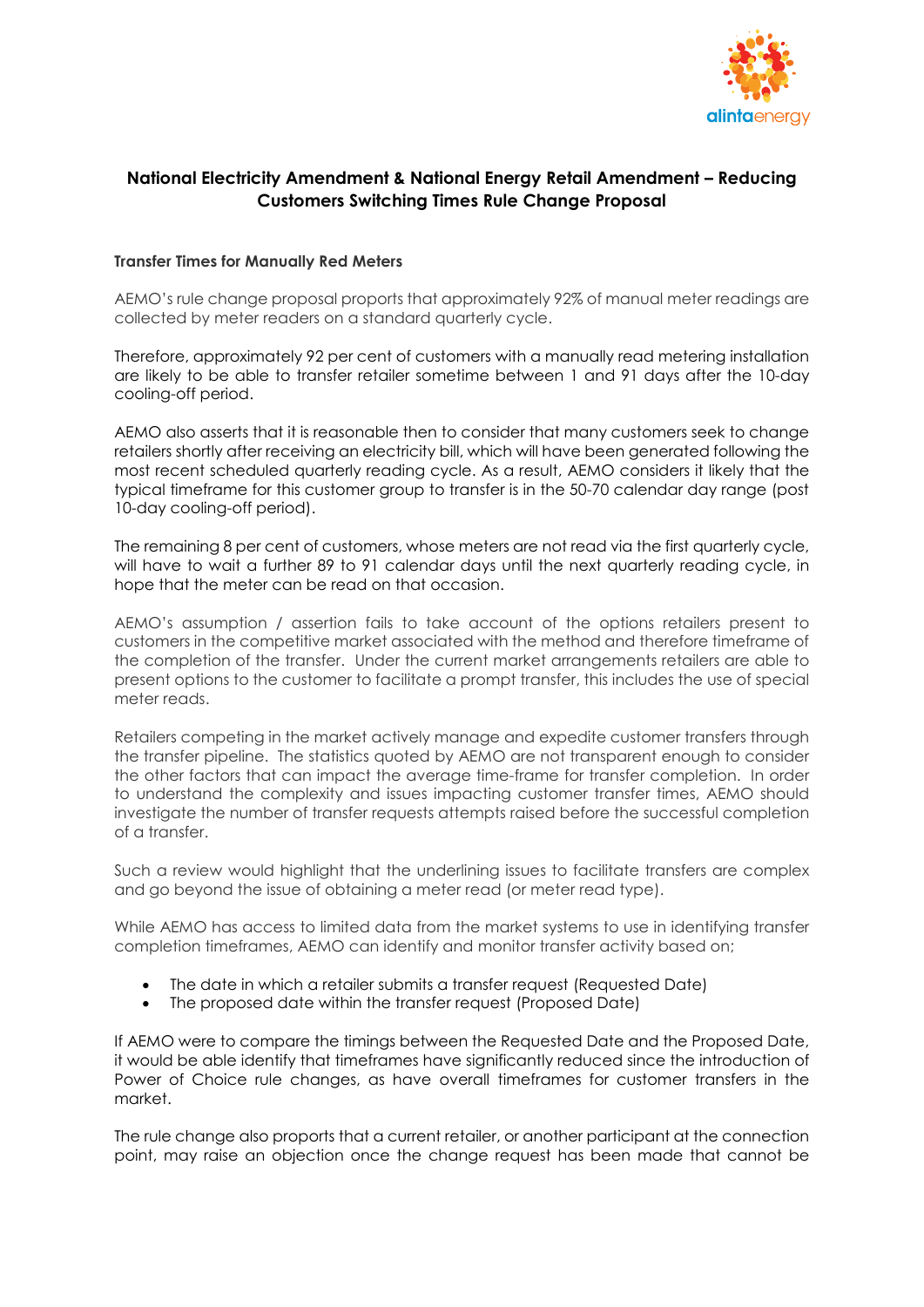

resolved until after the next scheduled meter reading, further delaying the transfer for the retailer.

However, under the CATS procedures, if a participant raises an objection to the transfer during the objection window (the objection logging window being one business day from transfer being lodged in the market):

- 1. the transfer status changes to Objected and waits the specified time-frame in the CATS procedures (The CATS procedures outline this Objection logging window is 20 Business days for Change Retailer transfers);
- 2. Once this period has expired and a participant has not lifted their objection then the transfer is cancelled.

The Objection process has no relationship with the next schedule meter reading.

#### Issues with the current Rule

#### National Electricity Rules – clause 7.8.9 (e)(1)

Clause 7.8.9(e)(1) of the NER requires that the MSATS procedures include provisions that enable a prospective retailer to nominate a new Metering Coordinator (MC), Metering Provider (MP) or Metering Data Provider (MDP) and enable those appointments to be recorded as effective at the same time as the completion of the customer transfer or, where requested by the prospective retailer, after this date.

AEMO state that role nomination and appointment in MSATS is supported by an objection process, enabling those parties being appointed to suspend the completion of a role change request. If the MC, MP or MDP roles are nominated as part of the transfer process, an opportunity arises for the parties nominated to object and delay or prevent the customer transfer from completing.

For example, an MC may not have agreed to be appointed to a particular connection point, or an MDP may not be suitably accredited to perform the role to which they are appointed. The objection suspends the proposed change request until such time as the objection is cleared or the change request is cancelled. However, given the nature of metering contestability it is expected that in order to nominate a contestable metering provider the FRMP and relevant accredited parties must have a commercial or deemed commercial agreement in place.

It is then not surprising that if a retailer nominates a metering provider for a site that they do not have a commercial relationship with that that metering provider has the ability to object to the role nomination.

AEMO has not considered the underlying problem that the rule is attempting to resolve, or the evidence of such issues presenting in the market. The rule allows a prospective retailer to nominate a prospective MC for the purpose of meter churn. The date at which these roles become active in theory could be prior to the physical meter being replaced however, in reality it is the date on which the meter churn takes place, and this is due to a number of reasons;

1. Meter Fault: During the transfer process and post the introduction of Power of Choice, there is a significant number of meter fault objections being placed on regulated assets. The prospective retailer trying to facilitate a transfer does NOT have visibility of this until a transfer is lodged and objected to in the market by the current LNSP/MC/MDP (Bad Meter is the Objection Code used). AEMO is able to report on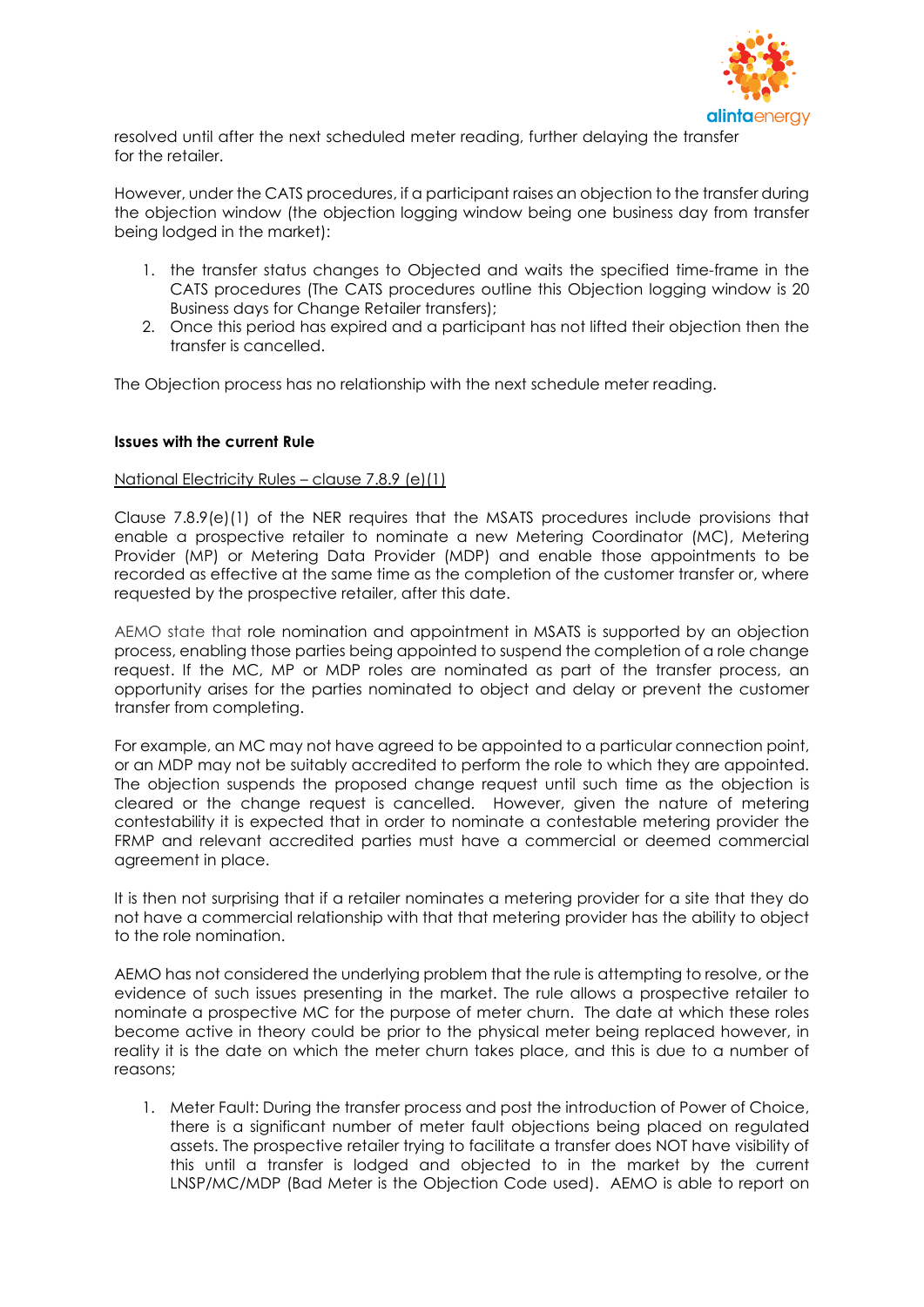

the volume of transfers objected to using this code since 2017 and therefore should have clear data on its materiality.

2. Customer and retailer agreement: Retailer product offerings are tailored for customers to be able to opt-in to a meter exchange and smart meter benefits as part of a sale and transfer. Some customers wish to have their meter exchanged at the point of transfer.

#### AEMO Procedure Changes

Meter reading methodology – Customer transfer processes are proposed to be amended so that they are not reliant on a meter reading having been taken prior (other than where a special meter reading is specifically requested). AEMO procedures will provide options which facilitate the delivery of a meter read immediately following the completion of the transfer in AEMO systems, including the use of remote, substituted and recently taken meter readings.

Meter reading methodologies, delivery and accuracy of metering data is currently covered under existing obligations in various AEMO procedures and under the current rules.

If the current rules are amended to remove the meter reading this will have fundamental impacts on the calculation of financially responsibility. (Table 4N - CATS procedures currently allow for multiple readings to be used such as Customer Read, Estimated Read, special Read, Next Read and NSRD)

The barrier that exists in AEMO's current procedures, is that they do not allow an MDP to provide these reads and complete a transfer on anything other than an actual deemed read. If the procedures were amended to allow an MDP to validate these readings in line with historical consumption and other methodologies currently set in the procedures, then the transfer will be completed on the proposed date.

Further, if AEMO placed a time-frame for validation to be undertaken then this would further support the expedition of the transfer process.

An issue with AEMO's current proposal is how will financial responsibility be calculated for a point in time with no reference as the basis for the calculation, no meter read at the point of transfer.

This element of the proposed rule change will have significant impacts on retail settlement, forecasts and network settlements.

The AEMO proposal is that special meter readings will continue to be supported, whilst the use of the Next Scheduled Read Date (NSRD) will be removed from transfer processes.

This contradicts a key objective of the rule change to facilitate timely transfers. Removing any method of obtaining readings including alignment to an NSRD will only add further complexities and restrictions on the transfer process by reducing or eliminating customer choice.

In order to facilitate expedited transfer in the market any and all methods of obtaining a meter reading should be considered as a vital improvement to the framework currently in place.

It is also likely that the Information Exchange Committee (IEC) would be required to consider changes to the B2B Procedures. Some consultation has already occurred with the B2BWG and a preliminary opinion has been formed that amendments would be required to the B2B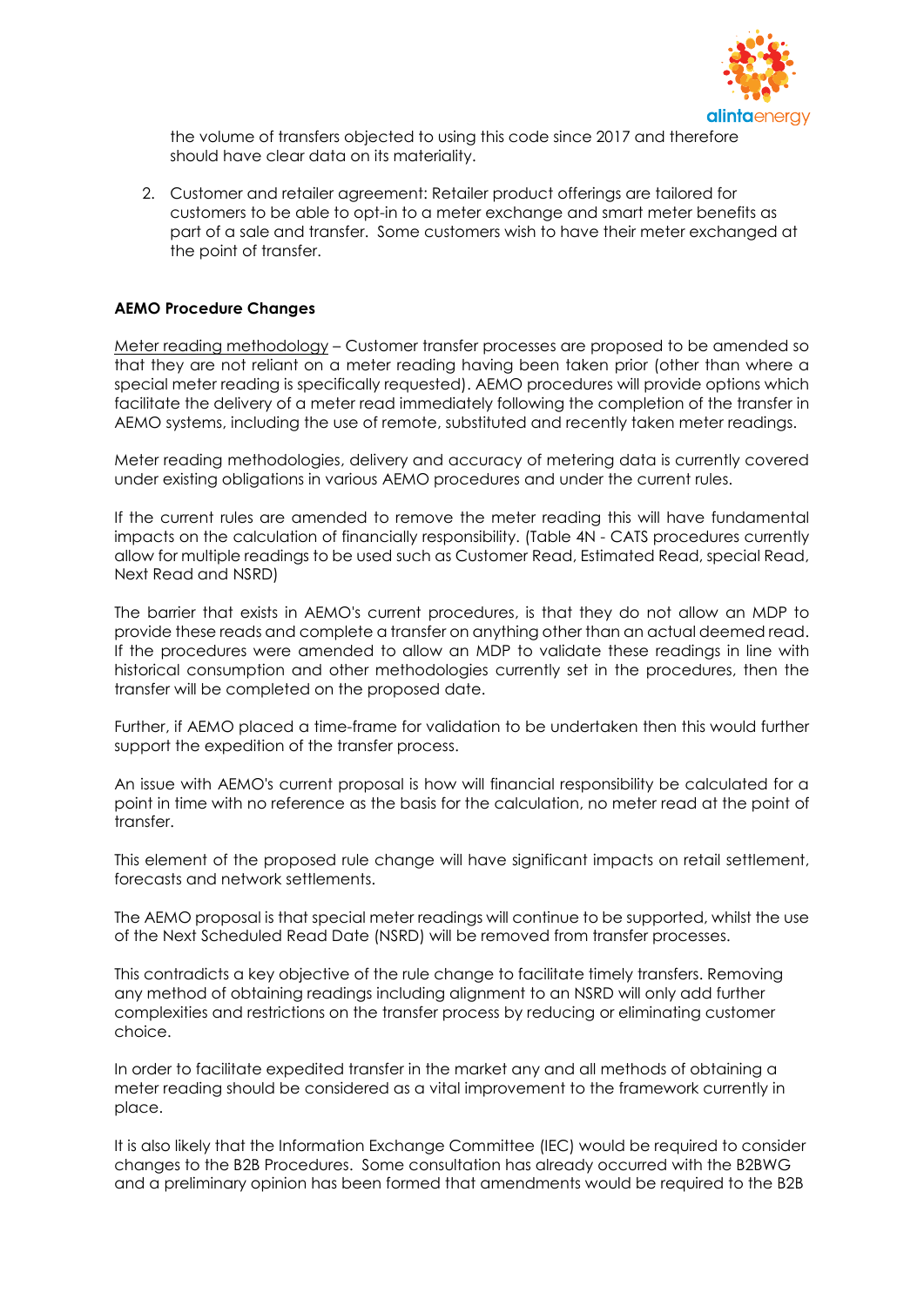

procedures including but not limited to the inclusion of a new transaction that would facilitate the loosing and winning retailer to coordinate and agree to reconcile meter reads and consumption when over or under estimation occurs.

The likelihood of this taking place in an effective and efficient manner is remote.

## Removal of Barriers to Transfer Competition

It is proposed that the removal of notifications to the current retailer of a pending customer transfer will limit 'save' activity (where the current retailer uses the notification to contact the switching customer to encourage them to cancel the pending change of retailer). This will in turn reduce overall customer acquisition and retention cost. The view that notifications of pending transfers are used only for save's activity is a narrow one. Notifications can be used for multiple purposes, including but not limited to forecasting. Further detailed consideration should be given to the potential removal of this notification to fully understand all consequences from its removal.

AEMO's data and analysis that it based its rule change proposal on to address issues facing transfers in the market does not account for market activity post Power of Choice (2018 or 2019).

If AEMO wishes to remove the barriers to transfer completion, then a holistic examination of all existing barriers needs to be explored. For example:

- Meter fault notification and churn procedures;
- The use of objections by participants; and
- The current time frames between transfer lodged and proposed date.

This analysis should be undertaken before seeking to remove pending transfer notifications.

### Process Efficiencies

AEMO state that under the rule change proposal the risk of a change request objection delaying or preventing the transfer from completing is substantially reduced, being limited to the certified debt objection requirement (which only applies in Victoria). For customers outside Victoria, a prospective retailer can guarantee a change of retailer on a specified or agreed date which could be the next business day, or in limited circumstances on a date in the recent past.

However, a retailer cannot guarantee this when other issues currently presenting in the market have not been addressed. For example, if a meter fault exists on a meter or a customer's meter display is not available, then a transfer still cannot be completed. Or where there have been ongoing estimated reads used at the customer's premises for billing. Alinta Energy would emphasise the importance that market and consumer confidence in the transfer process relies on an accurate measurement for both customer transfer and change in financial responsibility.

# Move-in Costs and Inefficiencies

AEMO states that the current practice for issuing re-energisation service orders ensures that a move-in customer has a supply of electricity and that a meter reading is taken to enable the change of retailer role when they move into new premises. This approach can result in high costs to customers. Trends show that costs of service provision for re-energisation and reading are likely to continue to rise into the future for manually-read meters. This proposal provides an opportunity to revisit this process and to establish a framework which removes unnecessary work and reduces costs to customers.